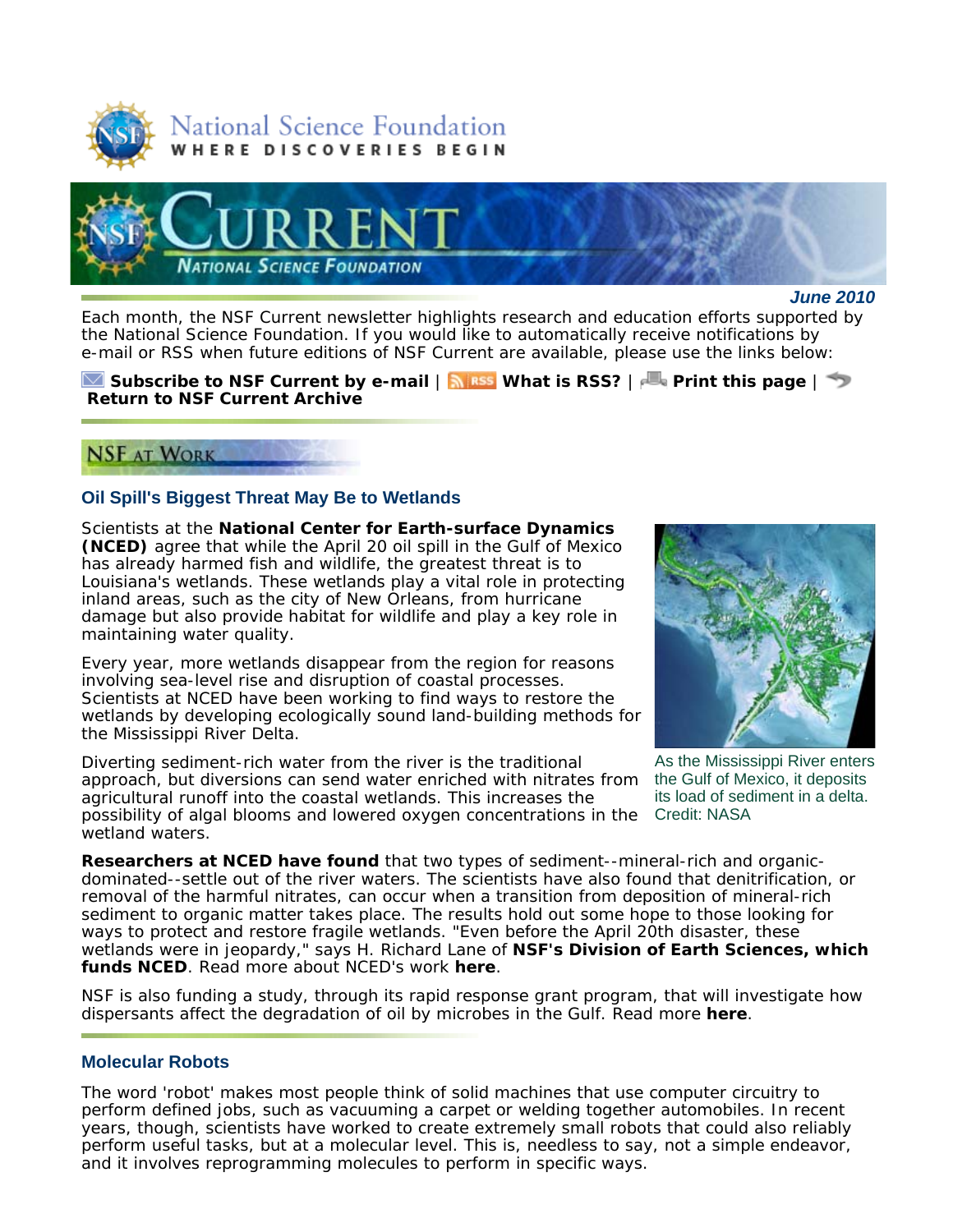

Illustration of molecular robots. Credit: Zina Deretsky, NSF

Now, **NSF-funded scientists** have created and programmed robots the size of a single molecule that can move independently across a nano-scale track. This development, outlined in the May 13 edition of the journal *Nature*, marks an important advancement in the nascent fields of molecular computing and robotics, and could someday lead to molecular robots that can fix individual cells or assemble nanotechnology products.

The **new work** has produced so-called DNA walkers, or strings of reprogrammed DNA with 'legs' that enabled them to briefly walk. In addition to being incredibly small--about 4 nanometers in diameter--the walkers also move slowly, covering 100 nanometers

in times ranging from 30 minutes to a full hour by taking approximately 100 steps. This is a significant improvement over previous DNA walkers that were capable of taking only about three steps. Read more about this work **here**.

## **NSF-Funded Research Leads to New Energy Innovations**

NSF-funded research is leading to innovations in the energy field. Developments include new ways of capturing solar energy, wind energy and improving car fuel efficiency.

The University of Maine's **AEWC** Advanced Structures and Composites Center is working on new ways to capture wind energy and has developed a physical model of a floating deepwater wind farm that will test digital models from the National Renewable Energy Laboratory (NREL). The information from these tests will significantly accelerate the development of floating offshore wind turbine platforms near U.S. population centers on the East and West coasts. The AEWC is **funded** through NSF's Partnerships for Innovation (PFI) program.



The floating turbine concept. Credit: AEWC



Right: specialized rotor test rig for evaluation of prototype absorbers. Left: V8 engine that could incorporate the absorbers, resulting in increased fuel efficiency. Credit: Brian Feeney, Michigan State University

Michigan State University has been **funded** through the Grant Opportunities for Academic Liaisons with

Industry (GOALI) program for research aimed at improving car fuel efficiency through the reduction of unwanted vibrations. The research on advanced engines uses a system called a Centrifugal Pendulum Vibration Absorber (CPVA). By creating a novel way for the absorbers to move, the investigators have succeeded in creating a prototype system that works for a wide range of engines. Researchers are now working on creating a final production model of the system that could result in fuel savings of 10 percent or more.

**Cool Energy, Inc.** of Boulder, Colo., has created a low temperature engine that allows a rooftop solar system to create both heat and energy for a household. The engine, known as the SolarHeart® Engine, may be ready for the marketplace as early as 2011 and was

developed with **funding** from NSF's Small Business Innovation Research (SBIR) program.

electricity. The SolarHeart® also has the ability to recycle exhaust gas heat Energy, Inc. The SolarHeart® Engine has a control system that works with local weather systems to optimize the creation and storage of heat and from other engines and industrial processes to create electricity. Cool



The SolarHeart® Engine. Credit: Cool

Energy's technology has the potential to significantly reduce household energy bills and to prevent the release of carbon dioxide.

# **DID YOU KNOW?**

NSF, the National Institutes of Health (NIH) and the Economic Development Administration of the U.S. Department of Commerce recently announced a new partnership that will devote \$12 million in funding to encourage the commercialization of new technologies in six regions of the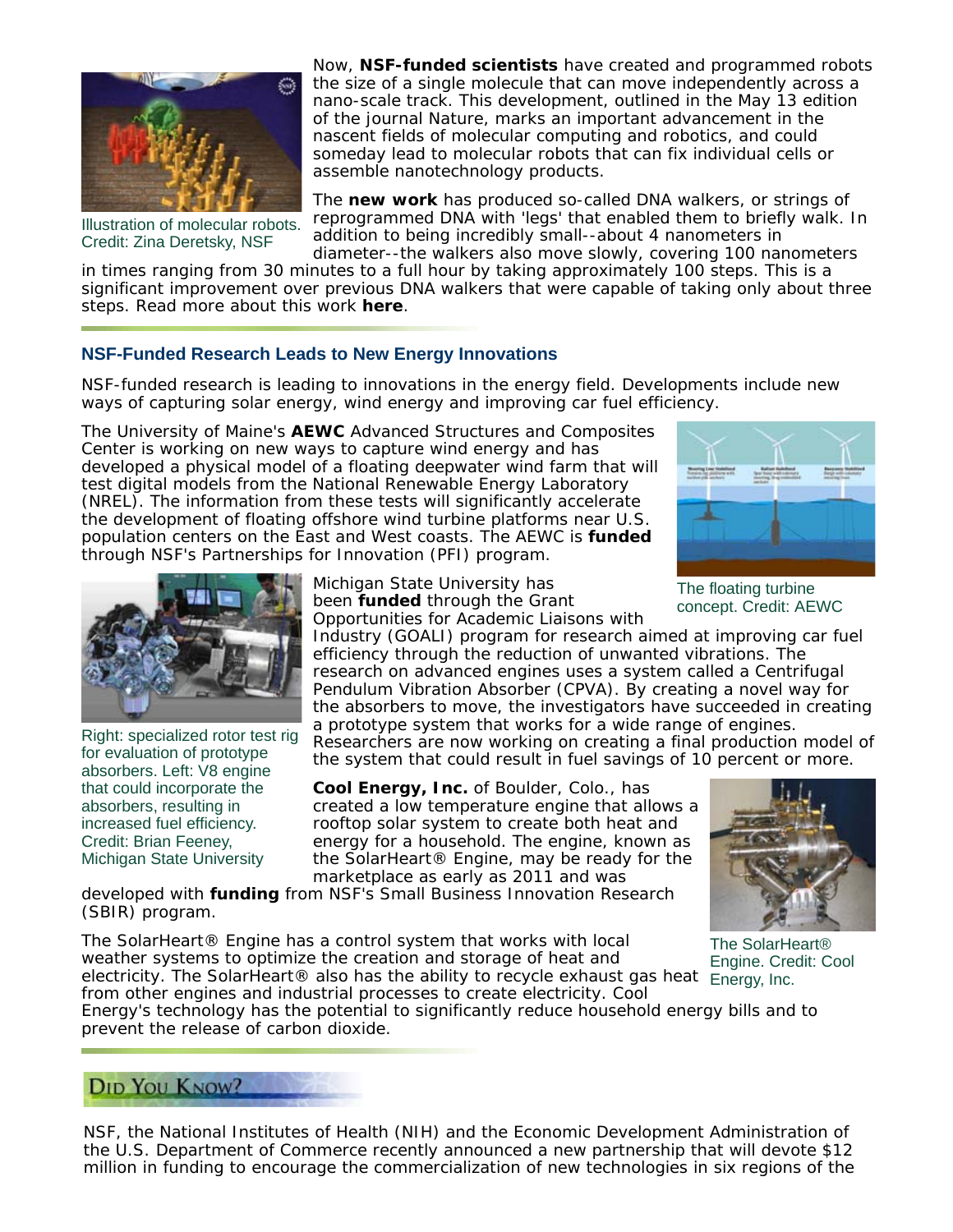country. Known as the I6 Innovation Challenge, the initiative is intended to help "move ideas from the lab into the marketplace," according to Gary Locke, U.S. Commerce Secretary.

NSF already supports small business through its Small Business Innovation Research (SBIR) and Small Business Technology Transfer (STTR) programs. This new interagency partnership will help NSF extend its reach and encourage innovation in key technological areas. Read more **here**.



# **FACES OF NSF RESEARCH**

## **Citizen Scientists At Work**

Some of the faces associated with NSF research might surprise you. Consider 11-year-old Jilene and 10-year-old Jonathan Penhale. One day in 2006, the pair discovered a rare nine-spotted ladybug near their home in Virginia. It was the first time a nine-spotted ladybug had been found in the eastern United States in 14 years, confirming that the species was not, as had been feared, extinct.

What could have been merely a fun day playing and exploring outside became a major scientific discovery when the two youngsters reported their findings to the **Lost Ladybug Project**, whose staff confirmed that the bug was, indeed, *Coccinella novemnotata*, the almost-extinct nine-spotted ladybug. The exciting result showed that even kids can make important scientific contributions. The Lost Ladybug project is just one of several ways ordinary citizens participate in NSF's scientific enterprise.

The **Folding at Home** project is another way for anyone to make real contributions to science. Downloadable software from the project website can be set to run during a computer's otherwise idle moments. This software will carry out computations as part of an enormous calculation of protein structure. By connecting the world's desktop computers together in a giant distributed processor, the project leaders hope to be able to determine the process by which proteins fold into incorrect shapes. Misfolded proteins are linked to a variety of diseases, including Alzheimer's, ALS, Huntington's, Parkinson's and several types of cancers.

analyzing the nighttime sky. An enormous amount of data has been /AURA/NSF Another opportunity for citizen scientists to participate in valuable scientific studies is the **NSF-funded Zooniverse project**, associated with the **Citizen Science Alliance** and aimed at obtained from scanning the heavens, and searching through all



Interacting spiral galaxies Arp 273. Zooniverse citizen scientists are scanning data for evidence of merging galaxies. The brightness of this image has been converted to color in order to show the fainter regions more clearly. Credit: WIYN/NOAO

these images to find information that is useful to astronomers is a job perfectly suited to an army of citizen scientists. Current participants are scanning for solar storms, studying the merging of galaxies and looking for evidence of supernovae. To sign up, visit the **Zooniverse website**.

# **NSF IN THE NEWS**

**Emergency NSF Grants for Oil Spill** (*The Scientist*) NSF is ramping up to provide emergency funding for research projects to probe the biological impact of the oil spill in the Gulf of Mexico through its RAPID program.

**Scientists Discover Asphalt Volcanoes** (*LA Times*) Scientists have discovered a cluster of underwater asphalt volcanoes rising about 65 feet from the seafloor just off Santa Barbara, Calif. NSF is funding the exploration and study of these small volcanoes using a tiny battery-powered submarine.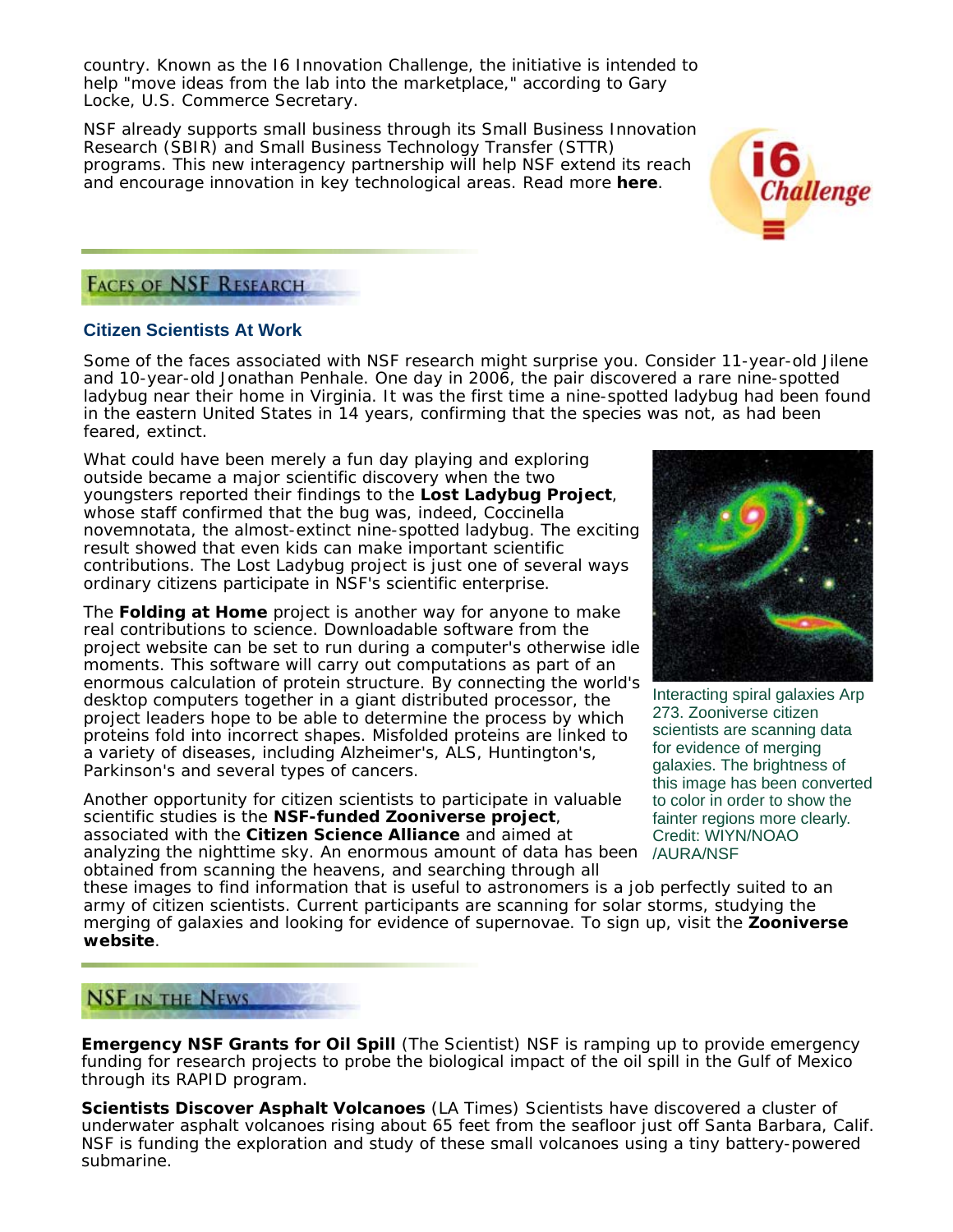**Not All Buildings in Hawaii Are Tsunami-proof** (*Honolulu Star Bulletin*) An NSF-funded engineering study has revealed that while medium-to-tall reinforced concrete buildings in Hawaii would likely withstand a tsunami, some shorter buildings and wooden structures might not.

**Scientists Say Growing Grain for Food Is More Energy Efficient** (*U.S. News & World Report*) Devoting farmland to grow crops for food rather than fuel is more energy efficient, according to NSF-funded research.

**Oceans Grow More Acidic** (*MSNBC*) NSF-funded scientists warn that oceans are becoming more acidic, threatening corals and shellfish. The acid is created when carbon dioxide dissolves in seawater.

# THE RIPPLE EFFECT

### **Celebrating 60 Years of Discovery**

NSF is celebrating its sixtieth year, and as part of the anniversary activities, a new history page has been established. Among the features on this page are an interactive special report on "**The Future of NSF**," an **interactive historical timeline**, an archive of NSF's flagship magazine, *Mosaic*, which was published from 1970 to 1992, and a video record of the anniversary lecture series,



"**Voices from the Future**." Also included is a list of 60 important advances or discoveries that were made possible with NSF funding; this list, the "**Sensational 60**," and other historical information can be found on the **new history page**.

### **New Video Series Released**



NSF has released a new video series, "**Green Revolution**." These five-minute videos feature scientists and engineers working to develop and improve clean energy sources, new fuels and other energy-related technologies. Each segment explores the research carried out at the forefront of discovery and innovation related to clean energy, as well

as the basic science behind the work.

### **Learning from Haiti**



Earthquake damage in downtown Jacmel, Haiti. Credit: Liesel A. Ritchie, Natural Hazards Center at the University of Colorado at Boulder

In late April, NSF hosted a live webcast with several NSF-supported scientists who deployed to Haiti to gather data and insights about the Jan. 12, 2010 earthquake. The discussion centered on rapid-response research and how NSF and other U.S. agencies use disaster research to help save

### **VORTEX2 to Study Tornado Formation**

that literally surround personnel. Credit: NOAA Scientists from the Verification of Rotation in Tornadoes Experiment 2 (VORTEX2) project, partially funded by NSF, have been busy chasing tornadoes across the midwestern United States since late in April. They employ a fleet of instruments tornadoes. The



This tornado was the first captured by the National Severe Storms Laboratory Doppler radar and chase

researchers are blogging daily about their work; follow along **here**.

lives. Watch a **video** of the webcast.

### **Data Management Plans to Be Required**

Beginning this fall, NSF will require that all proposals include a data management plan in the form of a two-page supplementary document. The research community will be informed of the specifics of the anticipated changes and the agency's expectations for the data management plans.

The changes are designed to address trends and needs in the modern era of data-driven science. "Science is becoming data-intensive and collaborative," notes Ed Seidel, acting assistant director for NSF's Mathematical and Physical Sciences directorate. "Researchers from numerous